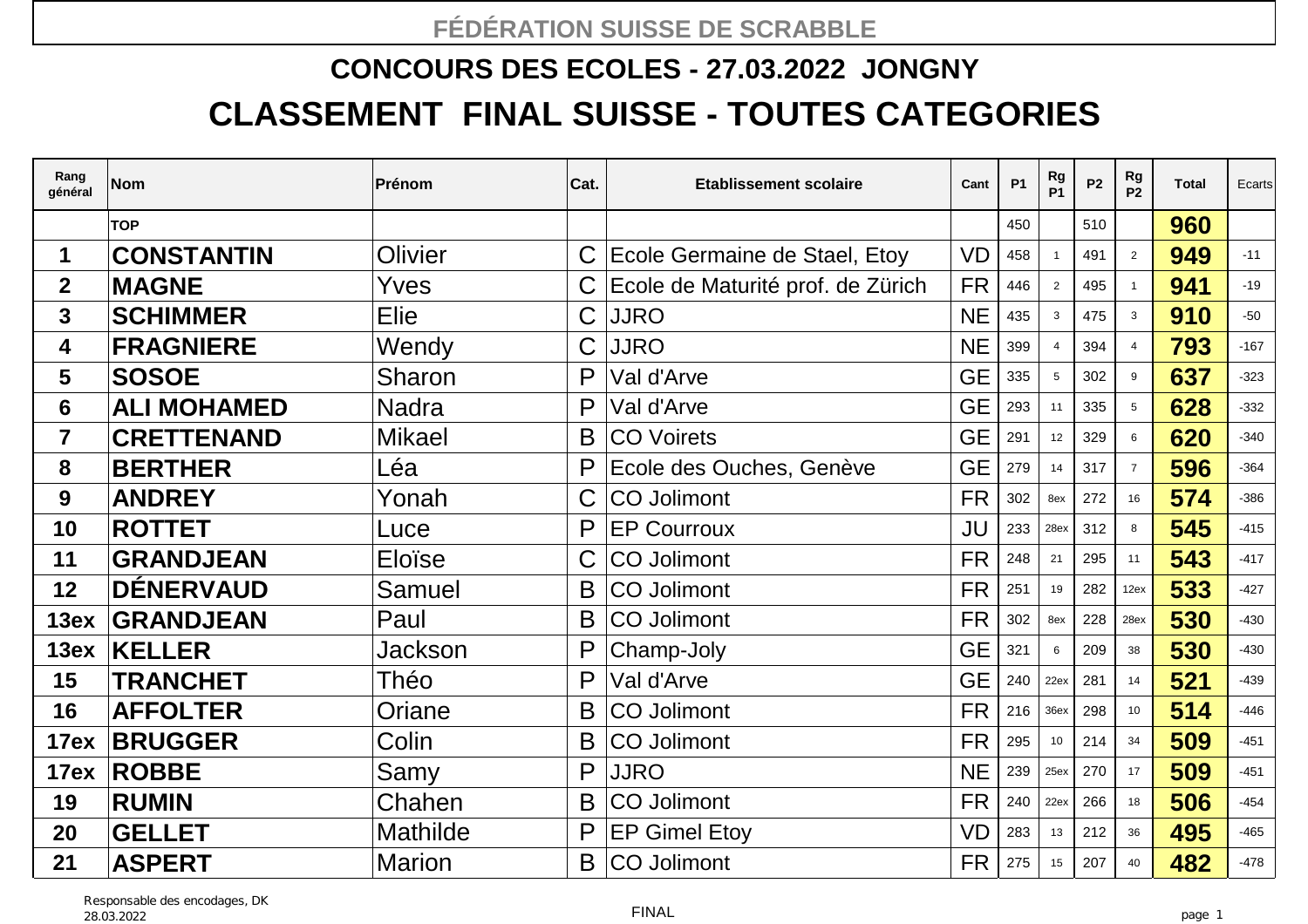## **CLASSEMENT FINAL SUISSE - TOUTES CATEGORIES**

| Rang<br>qénéral | <b>Nom</b>                    | Prénom         | Cat.         | <b>Etablissement scolaire</b> | Cant      | <b>P1</b> | Rg<br>P <sub>1</sub> | <b>P2</b> | Rg<br><b>P2</b> | <b>Total</b> | Ecarts |
|-----------------|-------------------------------|----------------|--------------|-------------------------------|-----------|-----------|----------------------|-----------|-----------------|--------------|--------|
|                 | <b>TOP</b>                    |                |              |                               |           | 450       |                      | 510       |                 | 960          |        |
| 22              | <b>GATTUSO</b>                | Sia            | P            | Val d'Arve                    | <b>GE</b> | 316       | $\overline{7}$       | 165       | 64              | 481          | $-479$ |
| 23              | <b>RICHARD</b>                | Anthony        | P            | Collège Cheseaux-s-Lausanne   | <b>VD</b> | 240       | 22ex                 | 237       | 24              | 477          | $-483$ |
| 24              | <b>MORARD</b>                 | llan           | B            | <b>CO Jolimont</b>            | <b>FR</b> | 216       | 36ex                 | 259       | 19              | 475          | $-485$ |
| 25              | <b>SCHWEIGHOFER</b>           | <b>Uther</b>   | P            | Collège Cheseaux-s-Lausanne   | <b>VD</b> | 193       | 53                   | 275       | 15              | 468          | $-492$ |
| 26              | <b>BAETSCHER</b>              | Collin         | P            | <b>EP Courroux</b>            | JU        | 236       | 27                   | 230       | 26ex            | 466          | $-494$ |
| 27              | <b>MENDEZ</b>                 | <b>Matteo</b>  | $\mathsf{P}$ | La Caroline                   | <b>GE</b> | 262       | 17                   | 203       | 42              | 465          | $-495$ |
| 28              | <b>EGGER</b>                  | Lucy           | С            | <b>CO Jolimont</b>            | <b>FR</b> | 239       | 25ex                 | 225       | 30              | 464          | $-496$ |
| 29              | <b>TETTEGAH</b>               | Cecilia        |              | <b>CO Jolimont</b>            | <b>FR</b> | 215       | 41ex                 | 247       | 21              | 462          | $-498$ |
| <b>30ex</b>     | <b>QUIRINO</b>                | Diego          | B            | CO Octodure, Martigny         | <b>VS</b> | 216       | 36ex                 | 235       | 25              | 451          | $-509$ |
| <b>30ex</b>     | <b>MONNIER</b>                | Cassandra      | B            | La Fontenelle, Cernier        | <b>NE</b> | 228       | 32ex                 | 223       | 31              | 451          | $-509$ |
| 32ex            | <b>BARDY</b>                  | <b>Pauline</b> | B            | <b>CO Jolimont</b>            | <b>FR</b> | 272       | 16                   | 178       | 57              | 450          | $-510$ |
| 32ex            | <b>FALCONE</b>                | Valentino      | C            | <b>CO Jolimont</b>            | <b>FR</b> | 206       | 46ex                 | 244       | 23              | 450          | $-510$ |
| <b>34ex</b>     | <b>GUGLER</b>                 | <b>Nicolas</b> | С            | <b>CO Jolimont</b>            | <b>FR</b> | 192       | 54                   | 253       | 20              | 445          | $-515$ |
| 34ex            | <b>DEGL'INNOCENTI</b>         | Norah          | P            | <b>JJRO</b>                   | <b>NE</b> | 232       | 30                   | 213       | 35              | 445          | $-515$ |
| 36              | <b>NUBEL</b>                  | <b>Emilie</b>  | B            | <b>CO Jolimont</b>            | <b>FR</b> | 216       | 36ex                 | 218       | 32              | 434          | $-526$ |
| 37              | <b>DUPRÉ</b>                  | Lisa           | B            | <b>CO Jolimont</b>            | <b>FR</b> | 177       | 60ex                 | 246       | 22              | 423          | $-537$ |
| 38              | <b>BARRAS</b>                 | Morgane        | B            | <b>CO Jolimont</b>            | <b>FR</b> | 135       | 74                   | 282       | 12ex            | 417          | $-543$ |
| 39              | <b>DE BUCK</b>                | Tom            | P            | La Caroline                   | <b>GE</b> | 225       | 35                   | 190       | 50ex            | 415          | $-545$ |
| 40              | <b>PANAGIOTOUNAKOS Léana</b>  |                | P            | Champ-Joly                    | <b>GE</b> | 227       | 34                   | 182       | 54              | 409          | $-551$ |
| 41              | <b>DULA</b>                   | Jonathan       | B            | <b>CO Jolimont</b>            | <b>FR</b> | 200       | 52                   | 208       | 39              | 408          | $-552$ |
| 42              | <b>PERVAN</b>                 | <b>Iris</b>    | P            | La Caroline                   | <b>GE</b> | 205       | 48ex                 | 201       | 44              | 406          | $-554$ |
| 43              | <b>CORONADO</b>               | Leonardo       | P            | Val d'Arve                    | <b>GE</b> | 177       | 60ex                 | 228       | 28ex            | 405          | $-555$ |
| 44              | <b>CARHUAZ LOUREIRO Tomas</b> |                | P            | Val d'Arve                    | <b>GE</b> | 207       | 45                   | 196       | 46              | 403          | $-557$ |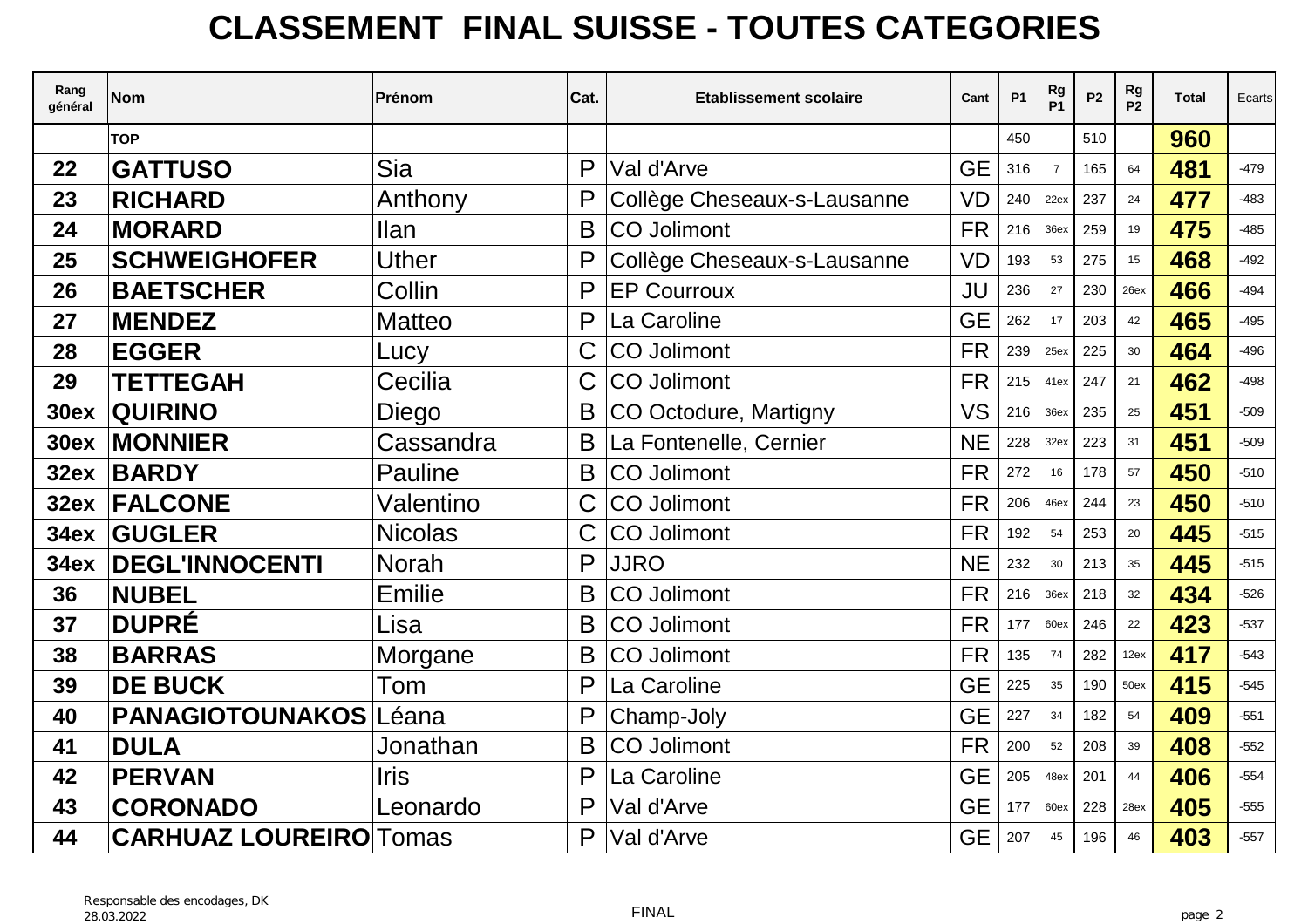## **CLASSEMENT FINAL SUISSE - TOUTES CATEGORIES**

| Rang<br>général | <b>Nom</b>                      | Prénom                  | Cat.         | <b>Etablissement scolaire</b> | Cant      | <b>P1</b> | Rg<br><b>P1</b> | <b>P2</b> | Rg<br><b>P2</b> | <b>Total</b> | Ecarts |
|-----------------|---------------------------------|-------------------------|--------------|-------------------------------|-----------|-----------|-----------------|-----------|-----------------|--------------|--------|
|                 | <b>TOP</b>                      |                         |              |                               |           | 450       |                 | 510       |                 | 960          |        |
| 45ex            | <b>BISE</b>                     | Eva                     | B            | <b>CO Jolimont</b>            | <b>FR</b> | 211       | 43ex            | 191       | 48ex            | 402          | $-558$ |
| <b>45ex</b>     | <b>GAZZELLA</b>                 | Miliano                 | P            | Val d'Arve                    | <b>GE</b> | 172       | 64              | 230       | 26ex            | 402          | $-558$ |
| <b>47ex</b>     | <b>GREPPIN</b>                  | Yohann                  | P            | La Caroline                   | <b>GE</b> | 256       | 18              | 145       | 74              | 401          | $-559$ |
| 47ex            | <b>MARMELO</b>                  | Luca                    | P            | <b>JJRO</b>                   | <b>NE</b> | 211       | 43ex            | 190       | 50ex            | 401          | $-559$ |
| 49              | <b>MARCHAND</b>                 | Alissia                 | P            | <b>EP Courroux</b>            | <b>JU</b> | 231       | 31              | 169       | 61              | 400          | $-560$ |
| 50              | <b>ISEPPI</b>                   | Jérémy                  | P            | <b>JJRO</b>                   | <b>NE</b> | 187       | 57ex            | 199       | 45              | 386          | $-574$ |
| 51              | <b>RIGO</b>                     | Amélia                  | P            | Champ-Joly                    | <b>GE</b> | 228       | 32ex            | 156       | 67ex            | 384          | $-576$ |
| <b>52ex</b>     | <b>VIDAL</b>                    | Loïc                    | $\mathsf{P}$ | Val d'Arve                    | <b>GE</b> | 175       | 62ex            | 205       | 41              | 380          | $-580$ |
| <b>52ex</b>     | <b>KAMPF</b>                    | Justine                 | $\mathsf{P}$ | <b>JJRO</b>                   | <b>NE</b> | 206       | 46ex            | 174       | 59              | 380          | $-580$ |
| 54              | <b>SPIES</b>                    | Alizée                  | P            | <b>EP Courroux</b>            | JU        | 191       | 55              | 187       | 52              | 378          | $-582$ |
| 55              | <b>NDIKUMANA</b>                | Rhamona                 | P            | Val d'Arve                    | <b>GE</b> | 204       | 51              | 172       | 60              | 376          | $-584$ |
| 56              | <b>BARTHOLDI</b>                | <b>Diane</b>            | P            | Jardins du Rhône, Genève      | <b>GE</b> | 190       | 56              | 185       | 53              | 375          | $-585$ |
| <b>57ex</b>     | <b>DUMOULIN</b>                 | Léo                     | P            | <b>Palettes</b>               | <b>GE</b> | 156       | 70              | 216       | 33              | 372          | $-588$ |
| <b>57ex</b>     | <b>CARHUAZ LOUREIRO Mathias</b> |                         | P            | Val d'Arve                    | <b>GE</b> | 233       | 28ex            | 139       | 76              | 372          | $-588$ |
| <b>57ex</b>     | <b>DE STEPHANIS</b>             | Valentina               | P            | La Caroline                   | <b>GE</b> | 178       | 59              | 194       | 47              | 372          | $-588$ |
| 60              | <b>SANDOZ</b>                   | Morgan                  | $\mathsf{P}$ | <b>JJRO</b>                   | <b>NE</b> | 216       | 36ex            | 154       | 69ex            | 370          | $-590$ |
| 61              | <b>MORETTI</b>                  | Laura                   | P            | <b>JJRO</b>                   | <b>NE</b> | 215       | 41ex            | 148       | 72              | 363          | $-597$ |
| 62              | <b>PETTER</b>                   | Louana                  |              | <b>CO Jolimont</b>            | <b>FR</b> | 205       | 48ex            | 150       | 71              | 355          | $-605$ |
| 63              | <b>ESTABES</b>                  | <b>Ines Lucie Cathy</b> | P            | <b>Palettes</b>               | <b>GE</b> | 250       | 20              | 102       | 82              | 352          | $-608$ |
| 64              | <b>PAGOLA</b>                   | <b>Nolan</b>            | P            | Collège Cheseaux-s-Lausanne   | <b>VD</b> | 205       | 48ex            | 146       | 73              | 351          | $-609$ |
| 65              | <b>CHAPATTE</b>                 | Mila Luna               | P            | <b>JJRO</b>                   | <b>NE</b> | 170       | 65              | 177       | 58              | 347          | $-613$ |
| 66              | <b>DIAS</b>                     | Laura-Margot            | P            | <b>JJRO</b>                   | <b>NE</b> | 165       | 68              | 181       | 55ex            | 346          | $-614$ |
| 67              | <b>REBER</b>                    | Lucie                   | P            | Champ-Joly                    | <b>GE</b> | 169       | 66ex            | 168       | 62              | 337          | $-623$ |